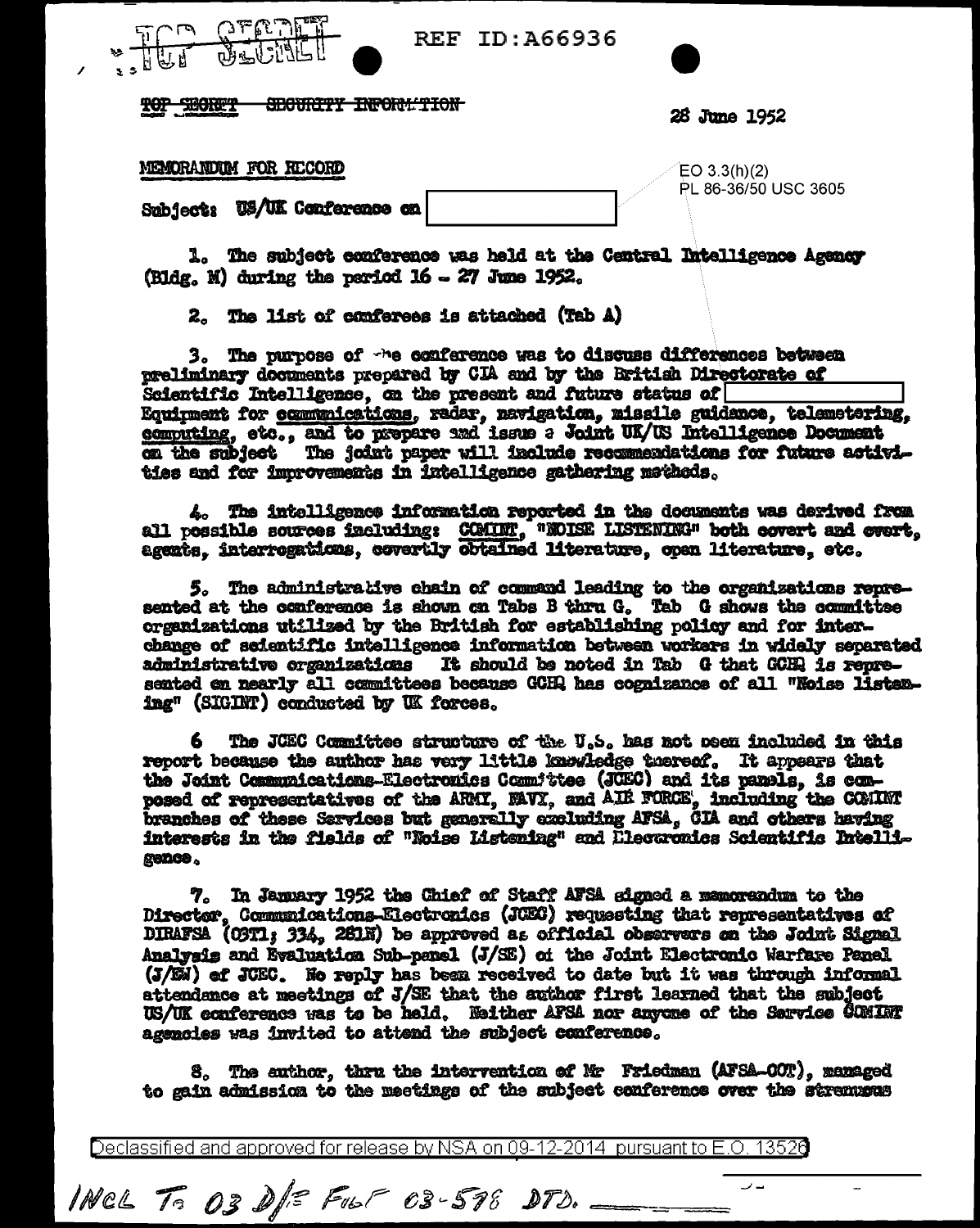| ምግናግም ም<br><u>କଥରା</u> ନ<br>حزاظ                                                  | <b>REF ID: A66936</b>                                                                                                      |
|-----------------------------------------------------------------------------------|----------------------------------------------------------------------------------------------------------------------------|
| $\mathcal{P}[\cdot]$ . $[\cdot \, \cdot]$ , $\mathcal{A}$<br><b>QEARED</b>        | 28 June<br>$\frac{1952}{10}$ 3.3(h)(2)                                                                                     |
| US/UK Conference on<br><b>SUBJECT:</b>                                            | PL 86-36/50 USC 3605                                                                                                       |
|                                                                                   |                                                                                                                            |
| objections of<br>Office of Scientific Intelligence<br>made not as a reflection on | (OSI)), of CIA This statement is                                                                                           |
| was based on an almost complete lack of knowledge by                              | but to emphasize that the objection<br>OGA<br>and his super-                                                               |
| visor.<br>listening".                                                             | as to what AFSA is and what it does in the field of "Noise<br>As soon as the author explained the functions of AFSA-33 and |

**Jeom exeti** 

م⊤

9. Since the conference consumed ten working days and time did not permit the author to attend each meeting and since the conference covered a vast field of electronic intelligence all of which will be reported in the official minutes of the conference (copy to AFSA), no attempt will be made herein to report all that transpired: instead the following paragraphs report only the highlights and include scattered notes made by the author.

AFSA-282 (but no other AFSA functions).

cooperative and they welcomed the author's participation.

10. One working paper prepared by the CIA delegation for consideration at the meeting contained the following statement: "COMMUNICATIONS INTELLIGENCE: the current policy concerning CCMINT appears to be sound and adequate. The exploitation of this source, however, has been limited by the relatively low priority which electronics has in the programing of this intelligence source and by an inadequate integration of its program with the program of the NON-COMINT (electronic or noise listening) sources of scientific intelligence. The effectiveness of noise listening sources of intelligence is seriously limited. particularly in the USA, by the severe shortages of adequate equipments; inadequate number of listening posts; shortage and inexperience of operating personnel; absence of a coherent and unified program; and insufficient knowledge and use of techniques and phenomena that will permit the detection, recording. and analysis of signals. There is no significant liaison between the different organizational sources of noise listening intelligence and its customers This situation is the result of the following factors: (1) Excessive, exaggerated and unvarranted use of the principle of security to cover all administrative, organizational, and operational aspects of the covert collection agencies, at all levels, including such aspects as procedures, methods and technological capabilities which are of direct interest to scientific intelligence analysts who might be of assistance to the collection agencies.<sup>8</sup>

11. At this point the author will endeavor to present, by definition, his understanding and concept of the important difference between two major sources of intelligence:

- **COMINT :** This source derives intelligence from the context of communication signals that are intercepted on a substantially continuous basis.
- SIGINT: This source derives intelligence from the character and geographical origin of any electromagnetic radiations that are intercepted during searches of the entire spectrum. This source is sometimes called "Noise Listening" or "Signal reconnaisance". This

 $\mathbf{z}$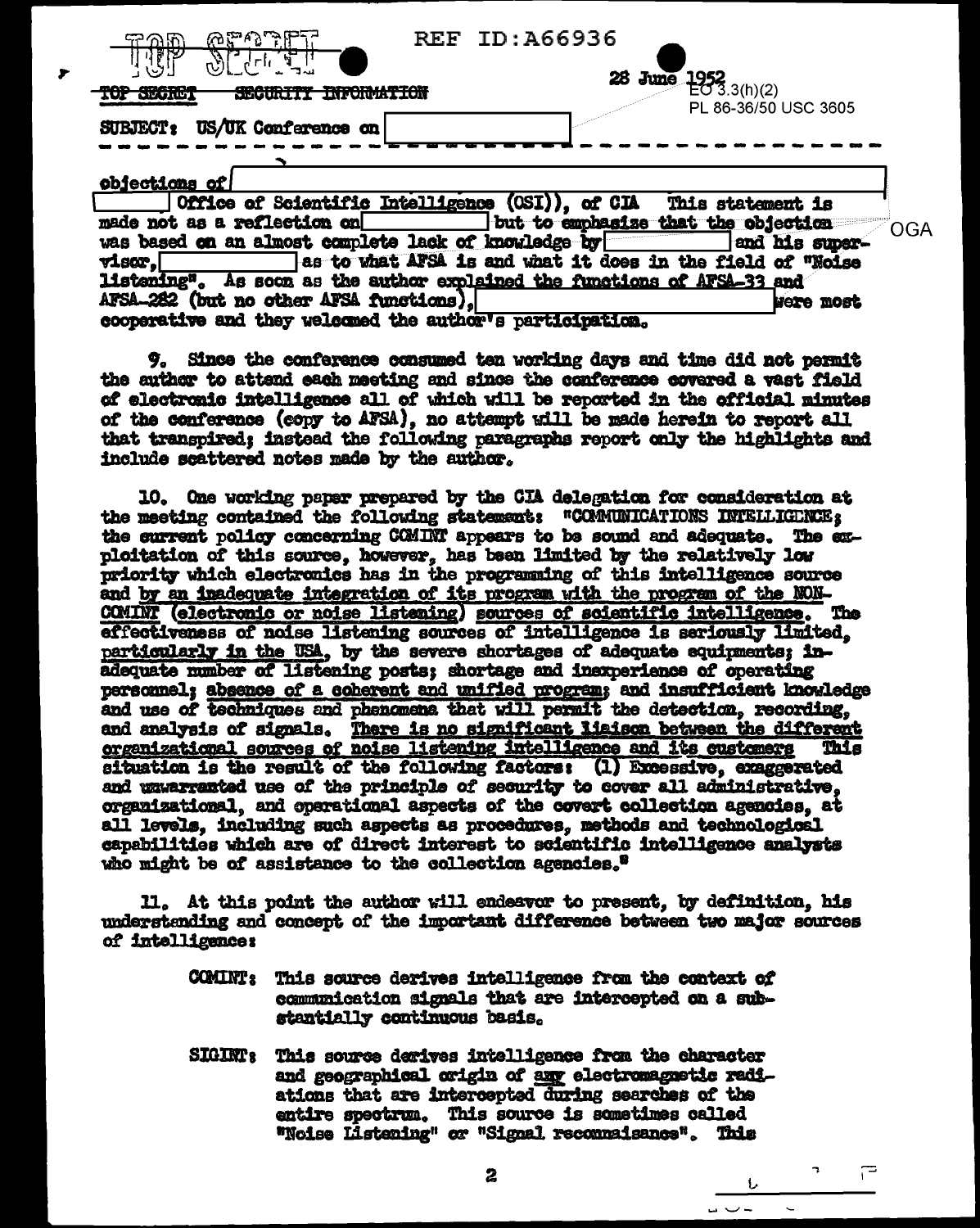| SUBJECT: US/UK Conference on | <del>PY IMPORMATION</del> | 28 June 1952                                                                                                                                                  |
|------------------------------|---------------------------|---------------------------------------------------------------------------------------------------------------------------------------------------------------|
|                              |                           | EO 3.3(h)(2)<br>PL 86-36/50 USC 3605                                                                                                                          |
|                              |                           | source may derive collateral intelligence from<br>the context of voice or norse signals during short<br>intercept periods but not from continuous monitoring. |
|                              |                           |                                                                                                                                                               |
|                              |                           |                                                                                                                                                               |
|                              |                           |                                                                                                                                                               |
|                              |                           |                                                                                                                                                               |
|                              |                           |                                                                                                                                                               |
|                              |                           |                                                                                                                                                               |
|                              |                           |                                                                                                                                                               |
|                              |                           |                                                                                                                                                               |
|                              |                           |                                                                                                                                                               |
|                              |                           |                                                                                                                                                               |
|                              |                           |                                                                                                                                                               |
|                              |                           |                                                                                                                                                               |
|                              |                           |                                                                                                                                                               |
|                              |                           |                                                                                                                                                               |

 $\mathbf{I}$ 

 $\mathbf{t}$ 

 $\overline{a}$ 

THE LATTE

 $\mathfrak{I}$ 

 $-$ 

 $\overline{\phantom{0}}$ 

 $\omega_{\rm{eff}}=0.0000$  and  $\omega_{\rm{eff}}=0.000$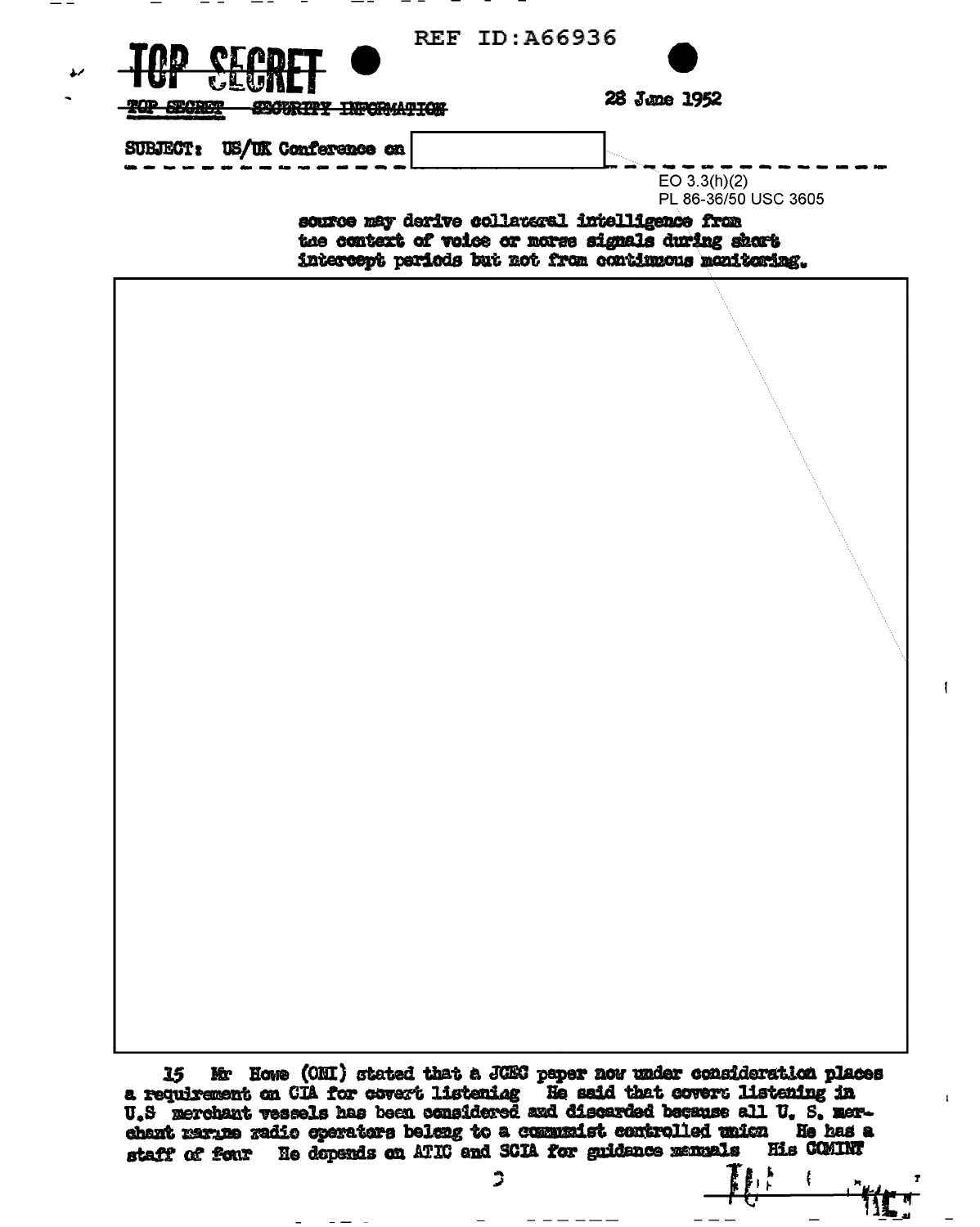| 9) T TO ME N                                                                               | <b>REF ID: A66936</b> |                      |
|--------------------------------------------------------------------------------------------|-----------------------|----------------------|
|                                                                                            | 28 June 1952          |                      |
| <b>CIACIDIDE</b><br>CONTO THE TIMATLAMTAN<br>Report of the state of the state of the state |                       | EO 3.3(h)(2)         |
| US/UK Conference on<br><b>SUBJECT:</b>                                                     |                       | PL 86-36/50 USC 3605 |
|                                                                                            |                       |                      |
| liaison is with AHS.                                                                       |                       |                      |

17. Mr. Haller (Haller, Raymond and Brown) said that in connection with his contract with the Air Technical Intelligence Command, and with the assistance of the Air Force Security Sarvice, he established a listening post near Salt Lake City, Utah. By monitoring H.F. voice signals eminating from Evokern. White Sands, Point Muga, Fort Bliss, etc., he was able to determine the entire U. S. Guided Missile program through 1954. He set up a VHF intercept station on the side of a mountain and intercepted 170 U.S. VHF signals (kinds not specified) but very feu from guided missile ranges. His contract has been renewed for another year. His final report on the first year's contract was published in January 1952. Haller also has a contract with Signal Corps Intelligence Agency. Electronic Warfare Grenp. (Fort Monmouth) but he finds that no one in that group has COMINT clearance.

**OGA** 

كخانات

18. Major Baker (Rr.) said that he had examined the first year's report of Haller. Raymond and Brown, and found nothing that applied directly to the solution of the problem (He did not specify which problem).

19, Mr. Haller (Haller, Raymond and Brown) said that under his various he will plan a program for noise contracts with the Air Force, Army listening search and intercept for the purpose of determining what use is being made of all electromagnetic radiations for purposes of navigation, fire control, missile control, IFF, telemetering and jamming. His studies will endeavor to determine what equipments the  $\Box$ have in development stage, in training. stage and in operating stage. He will also conduct studies to determine distances over which anomolous propagation can be expected under conditions of sporadic E layer propagation, ducting and scattering. For example, at his laboratory at State College, Pennsylvania, he has been observing the propegation of TV signals from distances of over 1500 miles. He will consider the possibility of conducting SIGINT from balloons, missiles, ground and air, etc. He will consider the application of Information Theory to the problem and the use of auto-correlation techniques. He hopes to produce a report on equipment development, data processing and integration of the overall effort. (Author's note: The name is Haller, not Atlas).

20. Mr. Cruikshank (Army G-2) said that attache reports filter through channels and that those dealing with electronics land on his desk. He lacks adequate personnel, his files are in bad shape. He has prepared no guidance manuals for use by interrogators. His biographical and industrial manual is so inadequate that he uses the CIA version. He relies much on Signal Corps Intelligence Agency. He writes letters saying yes or no on policy matters and relies mainly on CIA foreign documents division. He has access to COMINT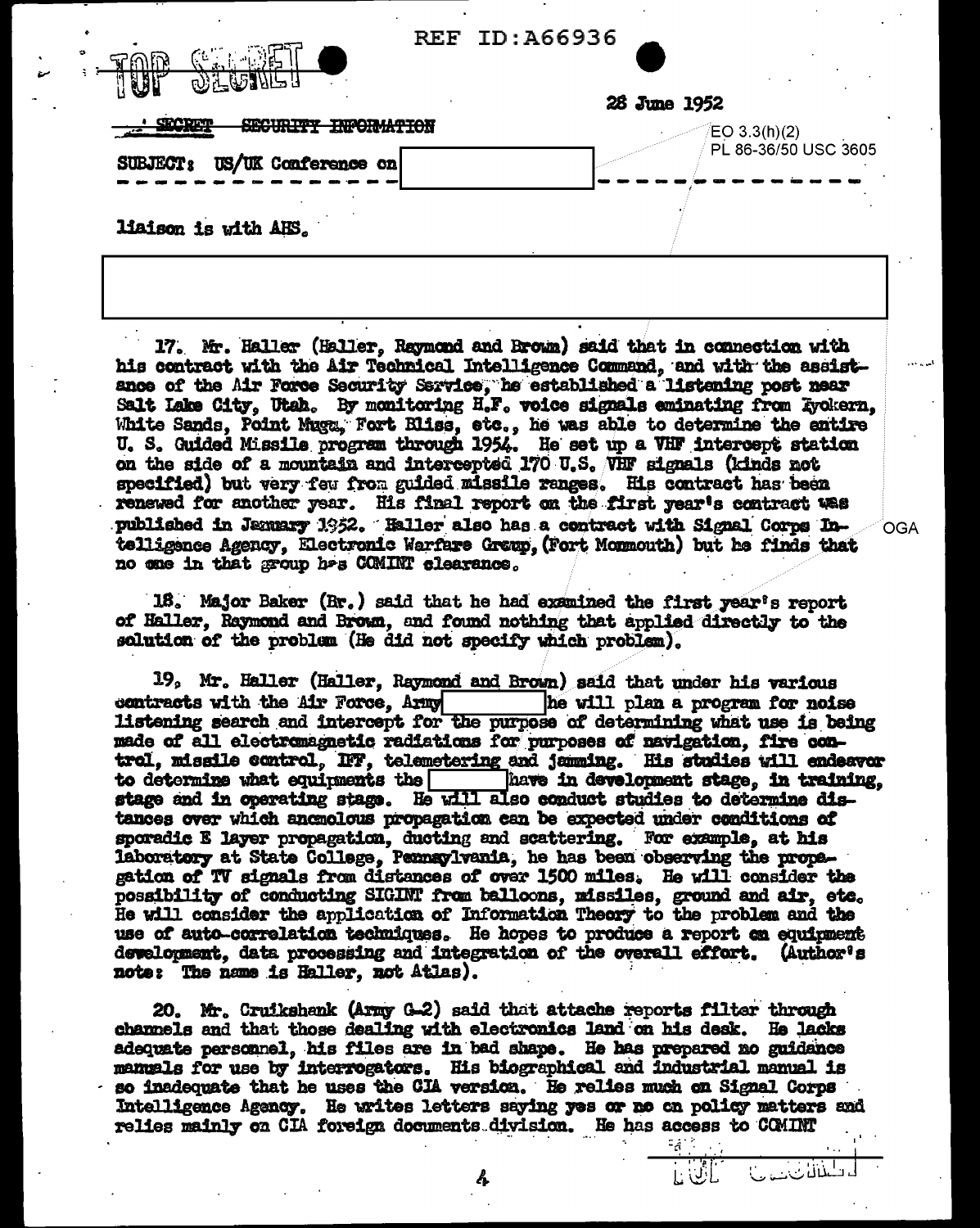| 28 June 1952         |
|----------------------|
| $E$ O 3.3(h)(2)      |
| PL 86-36/50 USC 3605 |
|                      |

**REF ID: A66936** 

through ASA. Now that some Signal Corps Intelligence Agency personnel are cleared for COMINT. he hopes to use that agency for access to COMINT.

21. Col. Masenga (Sig. Corps Intelligence Agency) said that his agency has undergone a major reorganization within the past 90 days. The agency has 6 officers and 90 civilians. There is a shortage of technicians and translators.

22. Major Libbert (ATIC) says that the Air Technical Intelligence Command at Dayton is staffed by approximately 300 persons. Air Technical Lisison Officers collect intelligence information in cocupied countries and at strategically located embassies. ATIC operates its own signal analysis laboratory.

23. Major Landon Hill (AFSS) said that the Air Force has decided to get into the ground-team SIGINT business. On 7 December 1951. AFSS was assigned responsibility to establish and maintain ground based SIGINT activities to search for non-communication types of signals. Air Force agrees with Mr. [(GCHQ) that COM and NON-COM noise listening is one common problem: that is why USAF assigned cognizance to AFSS. The separation of COM and NON-COM noise listening (SIGINT) isolates the search for air warning redar nets from the search for communication links which are necessary adjuncts to the operation of radar nets. USAF now has two ground based COMINT teams performing traffic analysis. These will be augmented by the addition of noise listening (SIGINT) personnel and equipment. USAF will utilize the COMINT communication traffic channels for rapid passing of SIGINT intelligence to AFSS at Brooks Field.

26. Mr. Howe (ONI) presented the following list of U.S. SIGINT Training Courses now operating:

| Location<br><b>Ft.Monmouth</b><br><b>Biloxi</b> , Miss. | <u>SVC, </u><br>Axay<br>AF | <b>Duration</b><br>8 uks.<br>$40$ $u$ <sub>ks</sub> | Type<br><b>General ECM</b><br>Ħ<br>Ħ | Remarks<br>Uses AN/MIQ-3 Simulator<br>Sigs. recorded by Ferret<br><b>Planes.</b> |
|---------------------------------------------------------|----------------------------|-----------------------------------------------------|--------------------------------------|----------------------------------------------------------------------------------|
|                                                         |                            |                                                     |                                      |                                                                                  |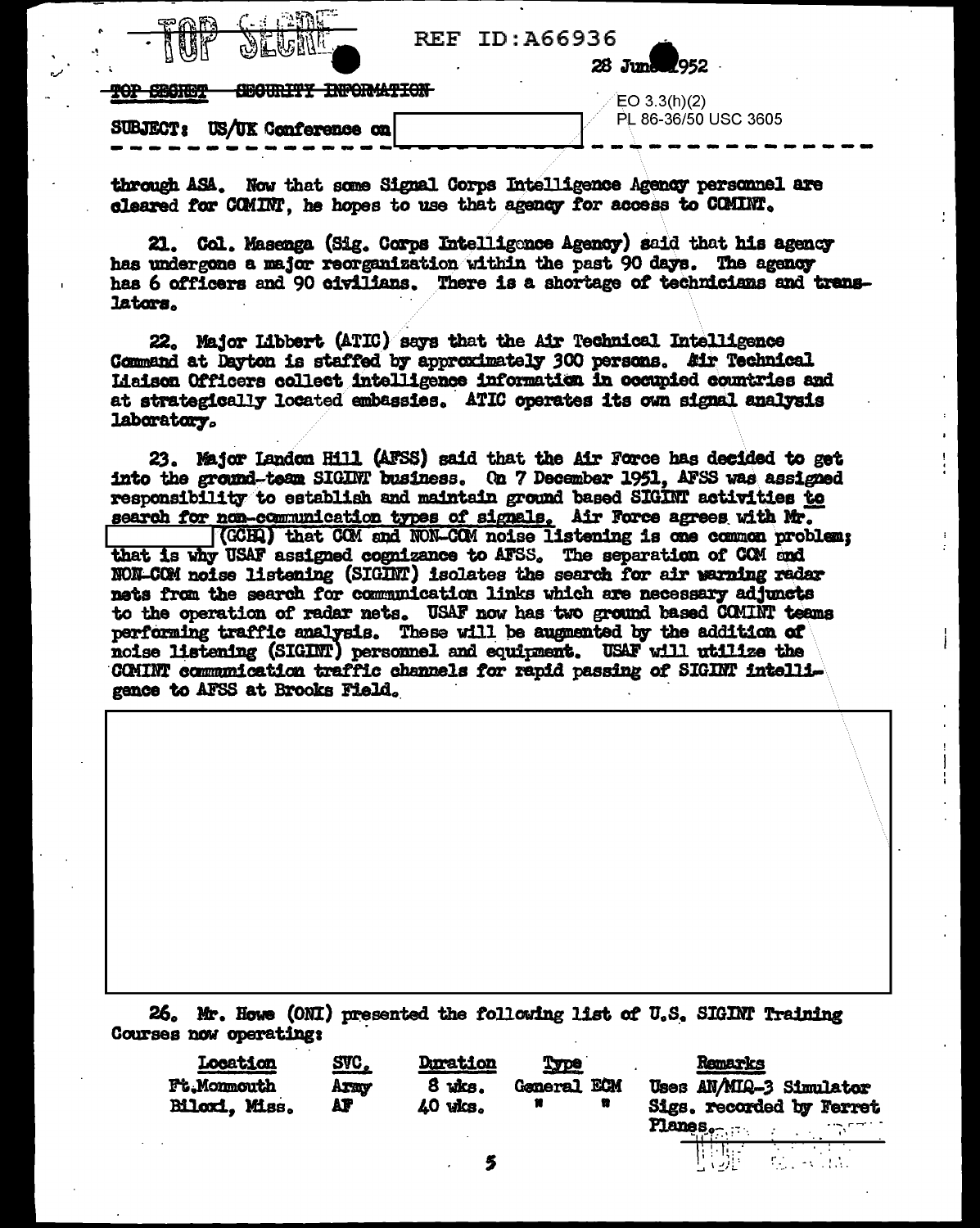| REF.<br>ID:A66936 |  |
|-------------------|--|
|-------------------|--|

28 June 1952

 $EO 3.3(h)(2)$ PL 86-36/50 USC 3605

SECRET **INFORMATION-**₽Q₽

SUBJECT: US/UK Conference on

Duration Location SVC. Remarks Type Biloxi. Miss. Staff officers only. AF 1 wk. Indoctrination Omaha, Neb. AF Ħ Modified jammers and 8 wks.  $\ddot{\cdot}$ radar simulators. COMINT only Navy Cheltenham 68 wks. Recordings and simulators Sample signals and Memphis 42 vixs. Air ECM **Navy** air equipment. Chicago 42 wks. Ship ECM Also FTU San Diego Navy and Norfolk. 3 J.T.

27. Mr. Howe (ONI) presented the following list of U.S. "Data Processing Groups":

| Location     | SVC. | Workers | <b>Documents Produced</b>                   |
|--------------|------|---------|---------------------------------------------|
| Ft.Monmouth  | Axmy | 2       | Monthly summary of own material.            |
| Washington   | Army | 1/2     | <b>None</b>                                 |
| Washington   | AF   | 4       | Air Briefs; flash reports, etc.             |
| Dayton       | AF   |         | Quarterly summary of all signals            |
| San Antonio  | AF   | 2       | <b>None</b>                                 |
| <b>Onaha</b> | AF   | 30      | None yet. Planned for SAC use only.         |
| Washington   | Navy | 4       | ONI Serials. Evaluations to field<br>teans. |

6

|     | . .       |
|-----|-----------|
| . . | ٠.<br>. . |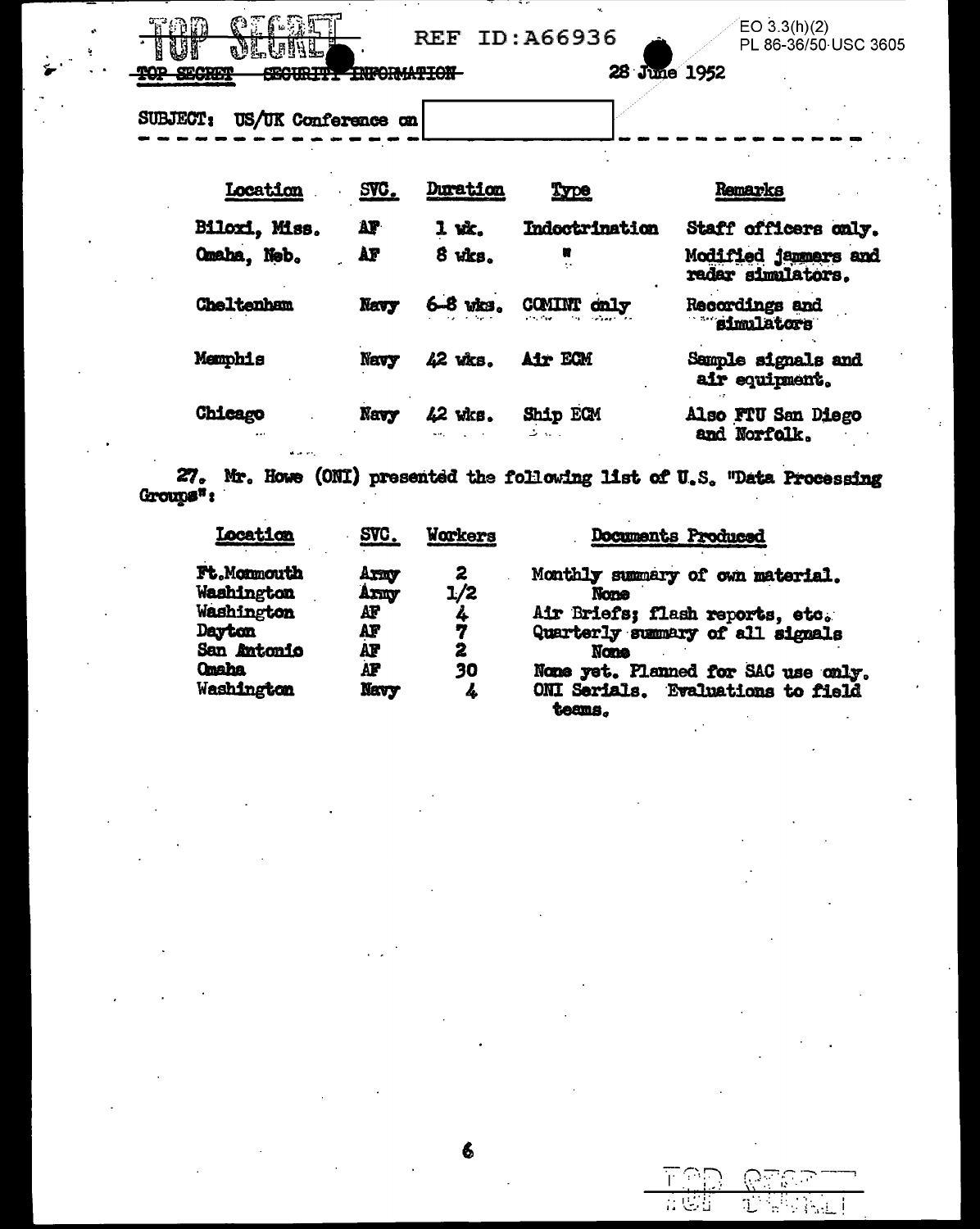| <b>REF ID: A66936</b><br>d)LUNL                                               |                                         |
|-------------------------------------------------------------------------------|-----------------------------------------|
| <b>BRAY: 1 2 20 TO ABU</b><br><b>DOUUTII INFUNTATUM</b><br><b>TOULD THE T</b> | 28 June 1952                            |
| US/UK Conference on<br><b>SUBJECT:</b>                                        | $E$ O 3.3(h)(2)<br>PL 86-36/50 USC 3605 |

## **CONCLUSIONS:**

**OGA** 

1. There is much collateral scientific electronic intelligence produced by the U.S. Air Force, U.S. Army, U.S. Navy, British DSI and Canadian DSI that does not reach AFSA and the COMINT Service Agencies.

OGA.

2. The scientific intelligence produced by COMINT activities is meagre.

3. Scientific intelligance. if adequately collated and coordinated. is capable of providing the COMINT Agencies and AFSA with advance notice of the advent of new foreign communication systems

4. Scientific intelligence, particularly that derived from the SIGINT activities of other agencies, if adequately collated and coordinated may develop the fact that there now exist, unknown to CCMINT agencies, locations on friendly territory where communications signals of the highest intelligence content are interceptable

5. There is dire need for better coordination, at policy and working levels, of the programs of all agencies engaged in the production, analysis and summarizing of Electronic Scientific Intelligence, particularly in the field of SIGINT operations and the design and development of equipment for SIGINT usage.

7.

UITICS of Research and Development.

**2014年1月**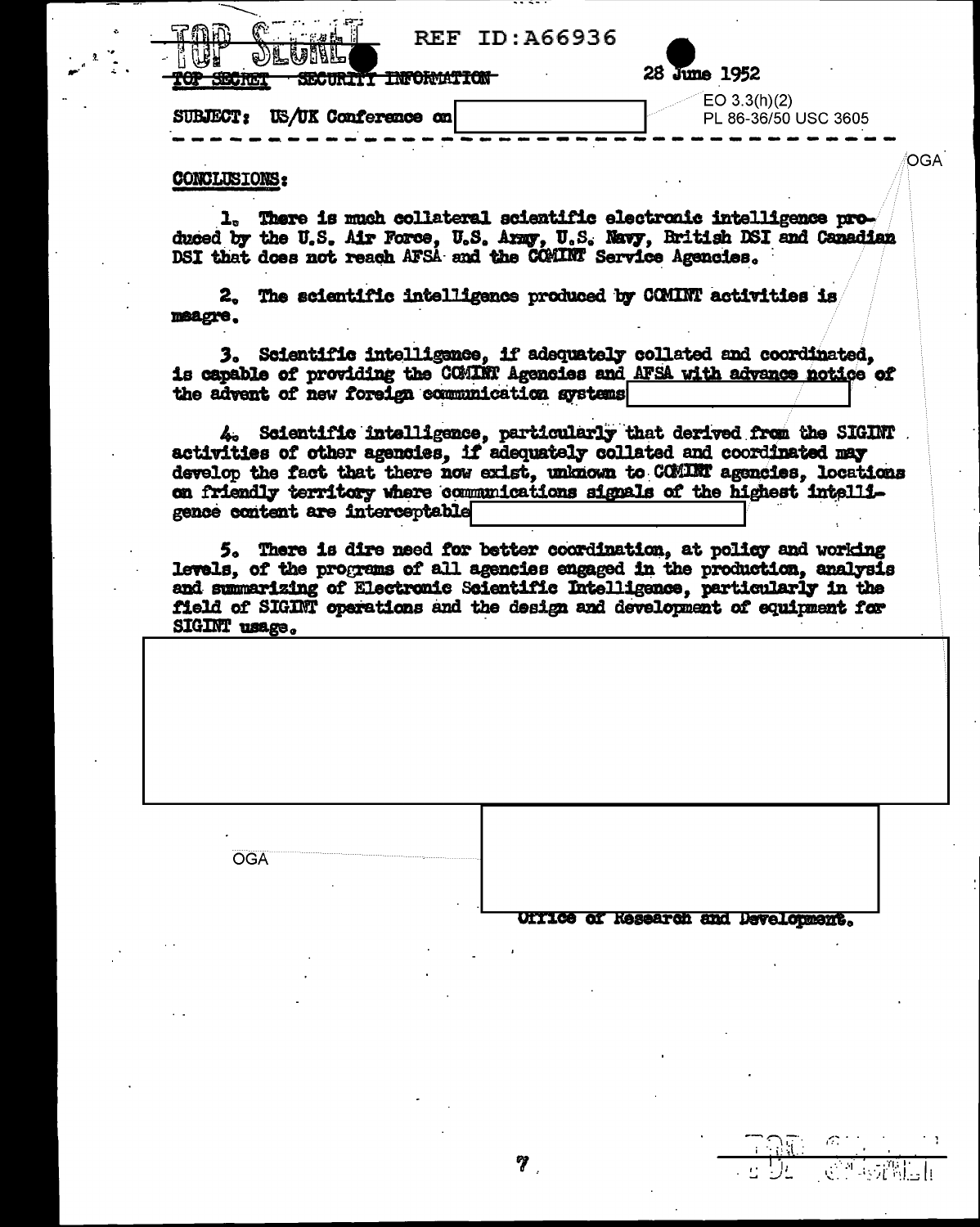

**SEGRET** SECURITY INFORMATION

V.

U.S.-U.K. ELECTRONICS CONFEREES

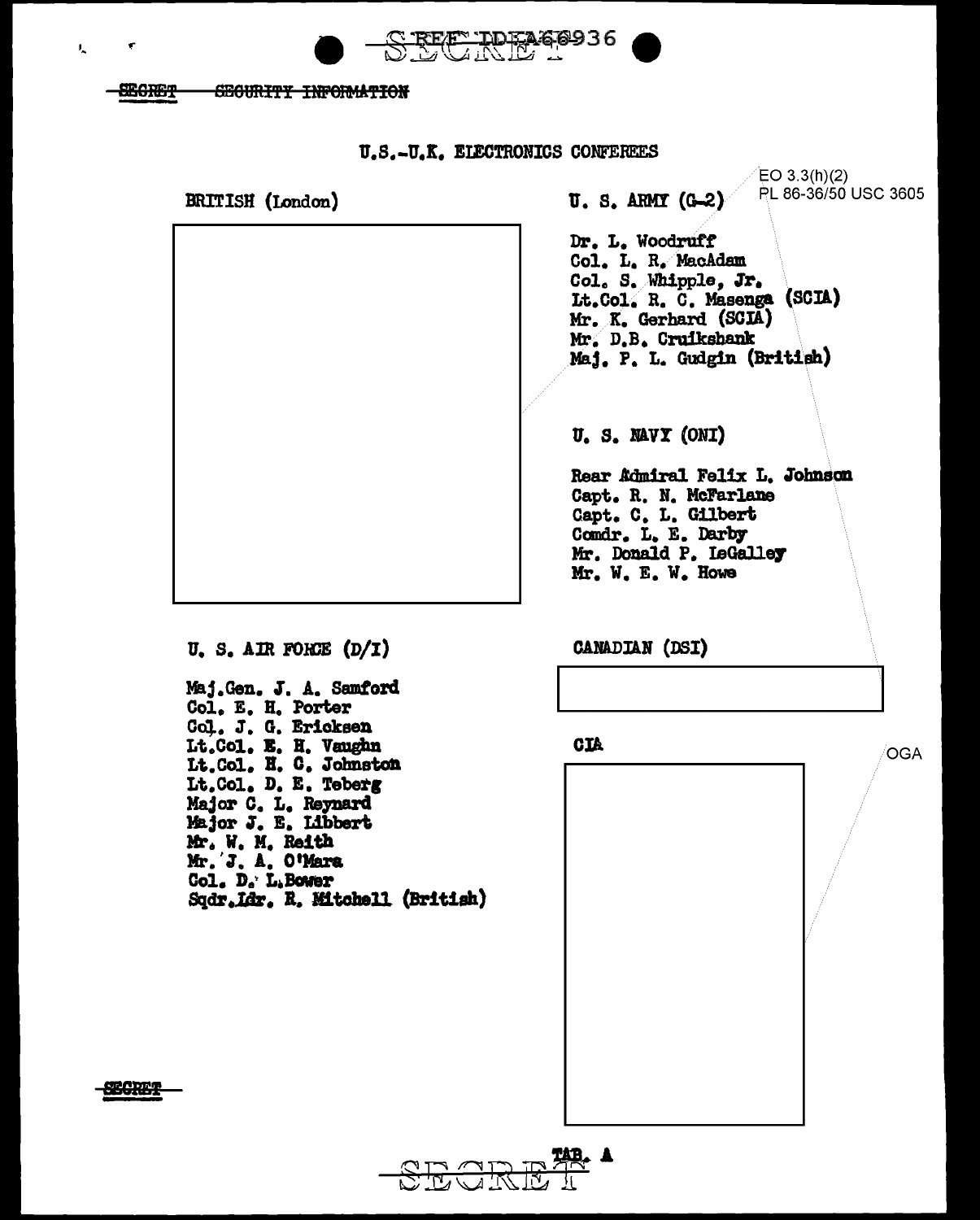

Represented at Conference

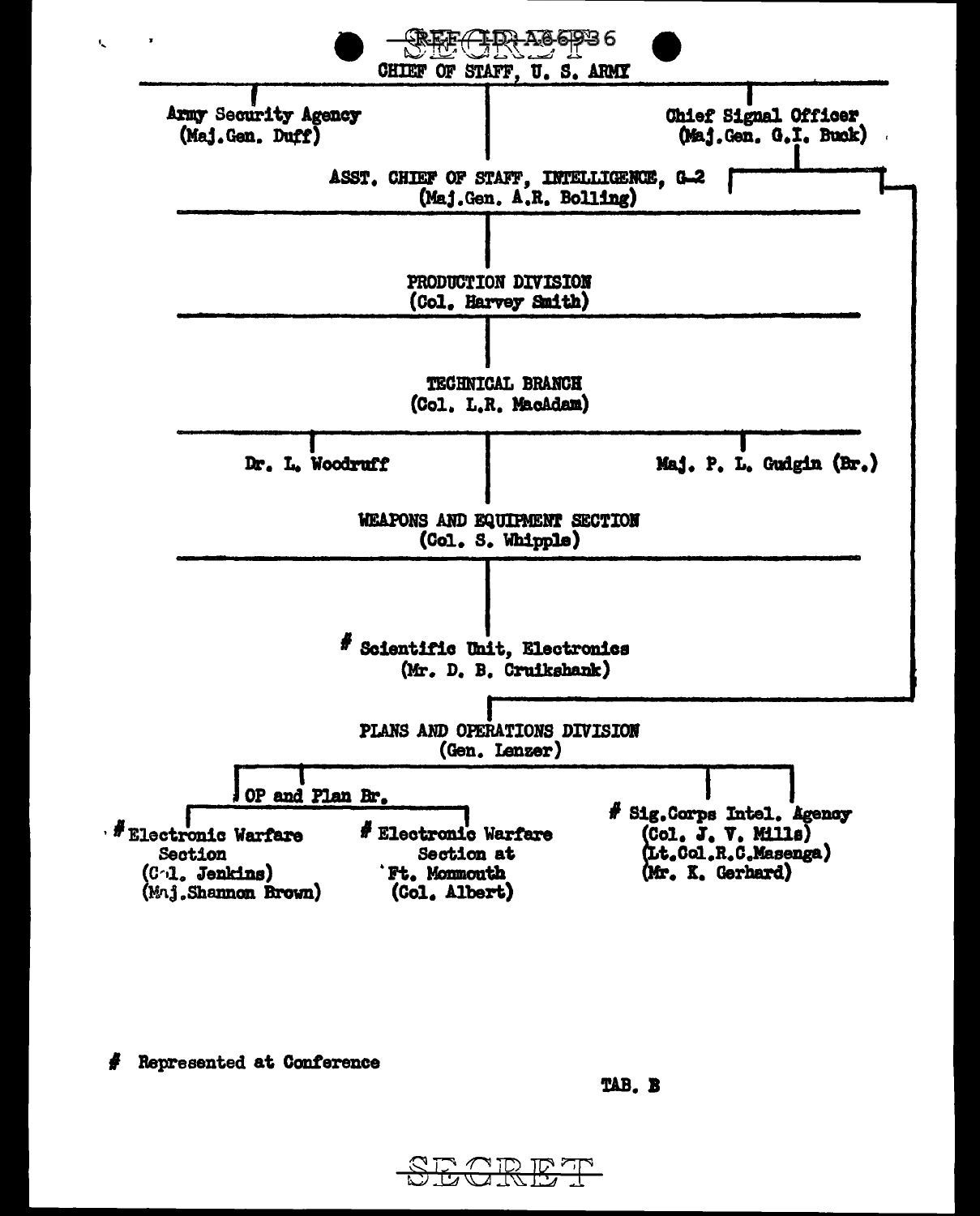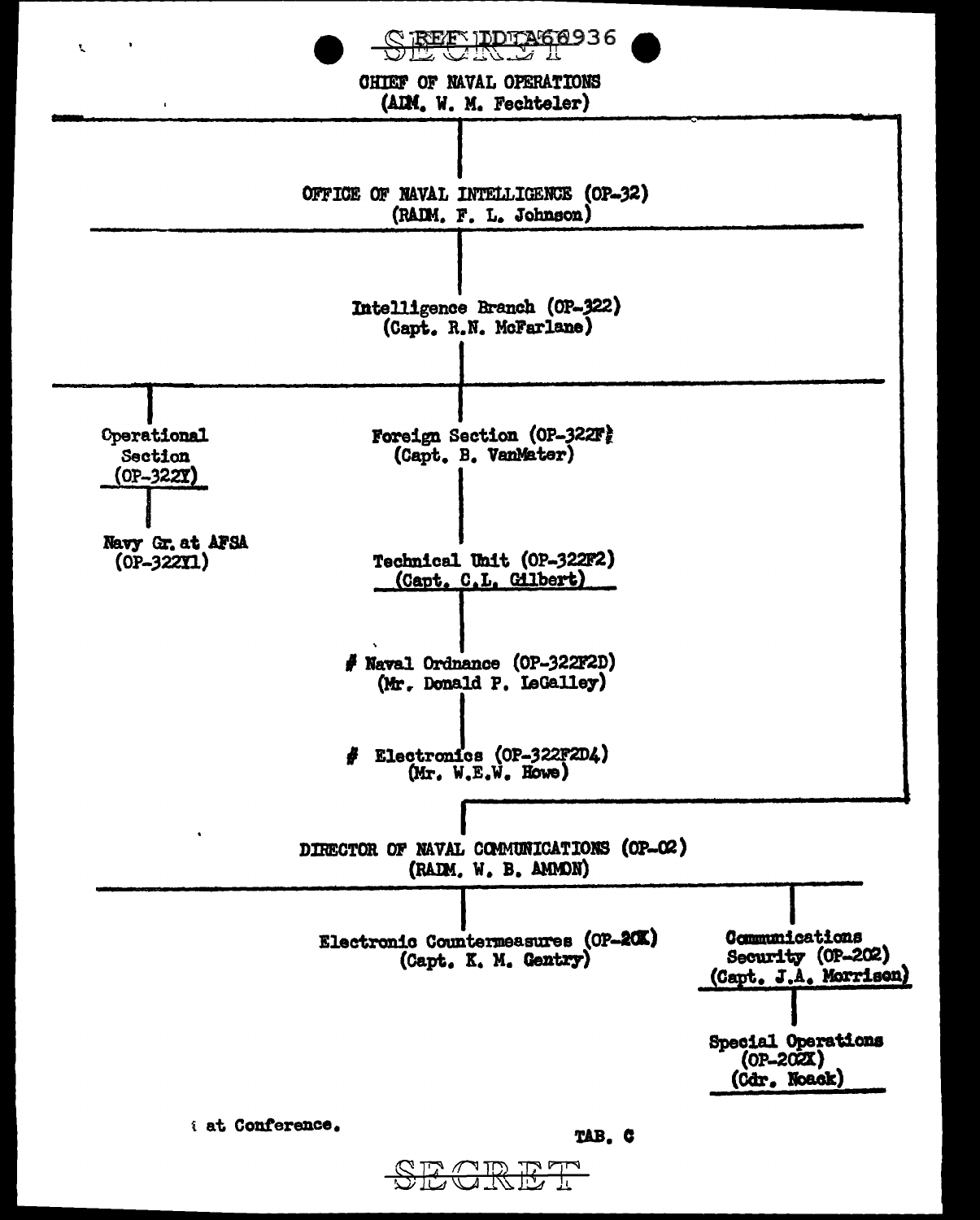

<del>ZCRET</del>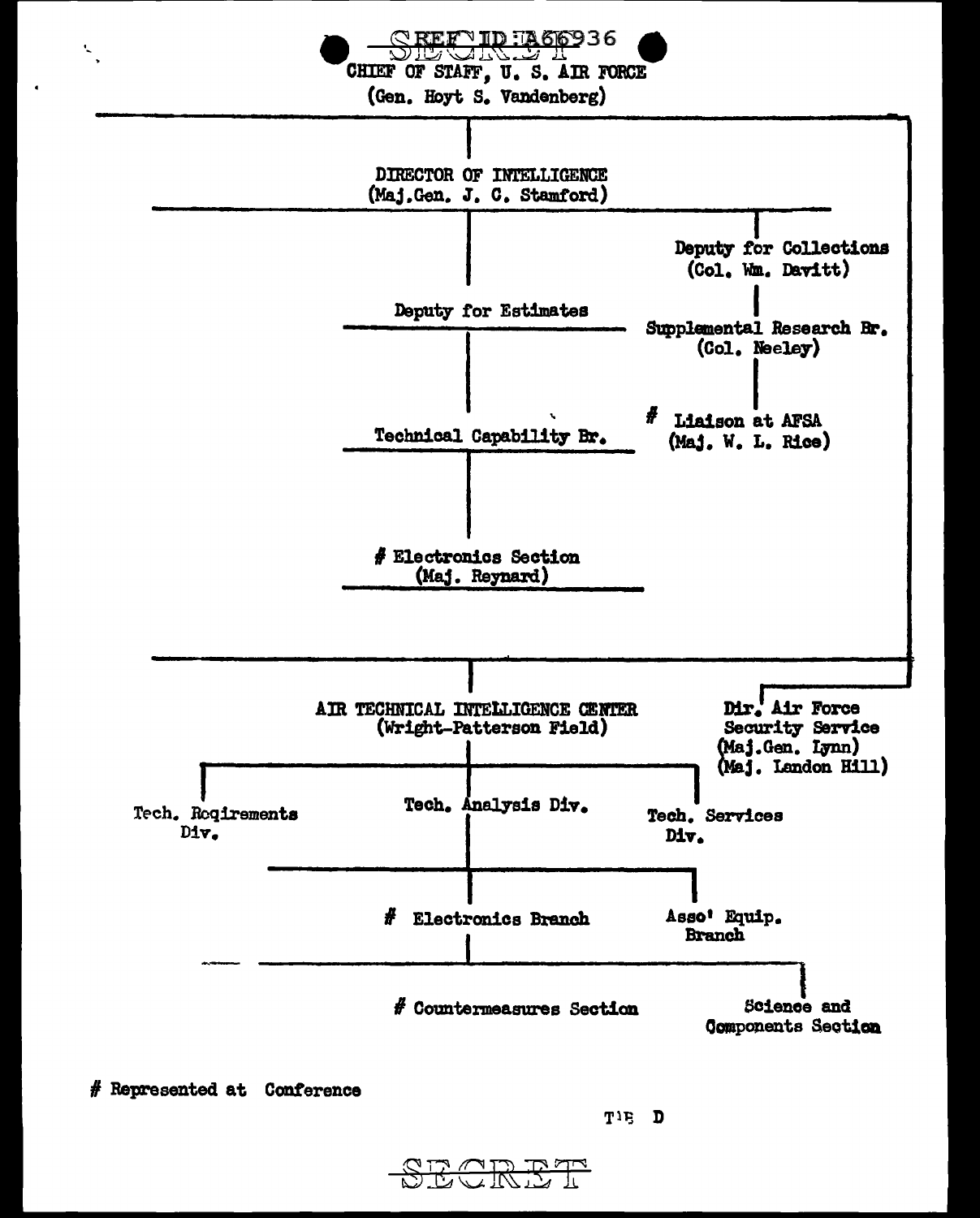

OGA

Represented at Conference. 4

 $\mathbf{I}$ 

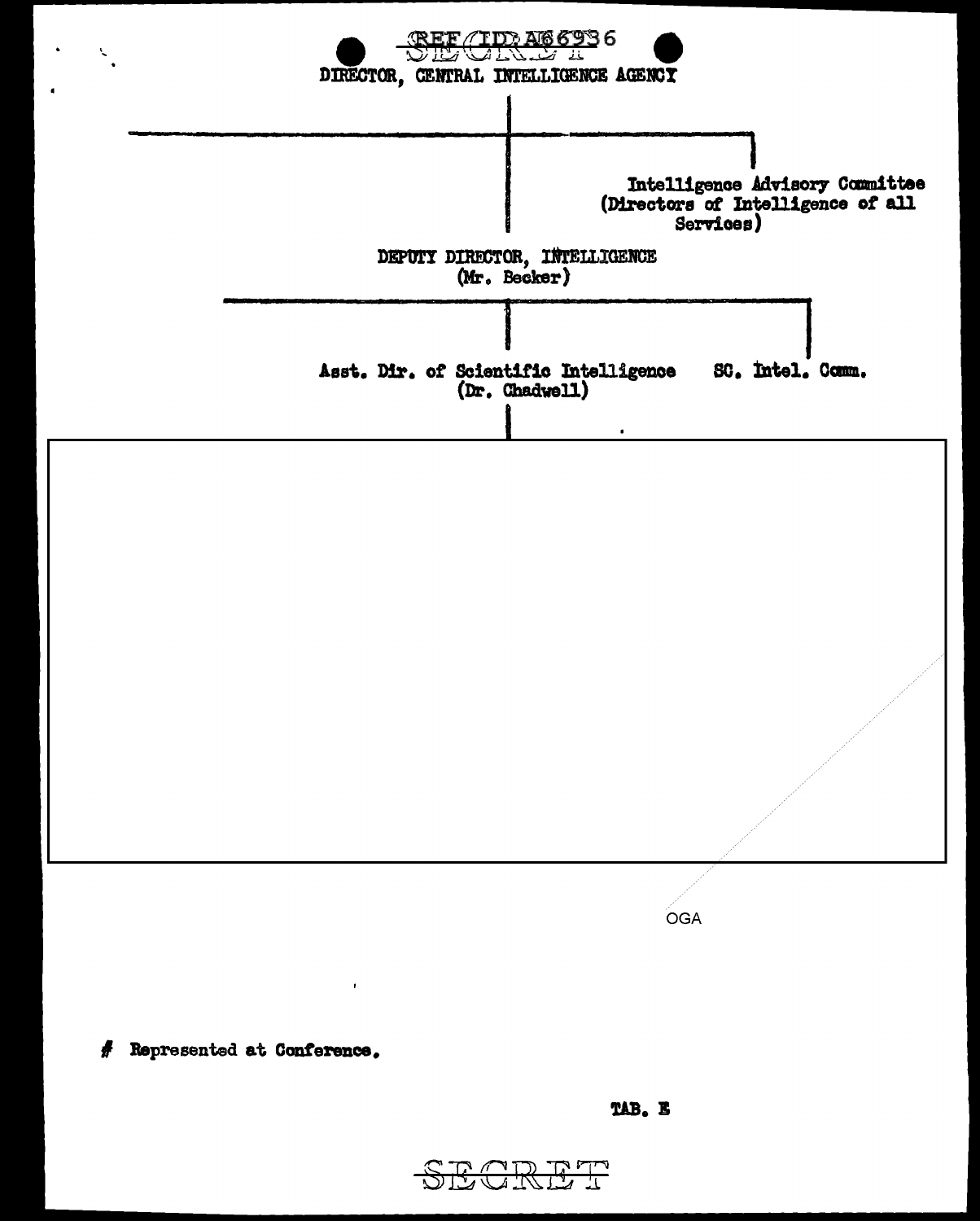

**I .Represented at Conference.** 

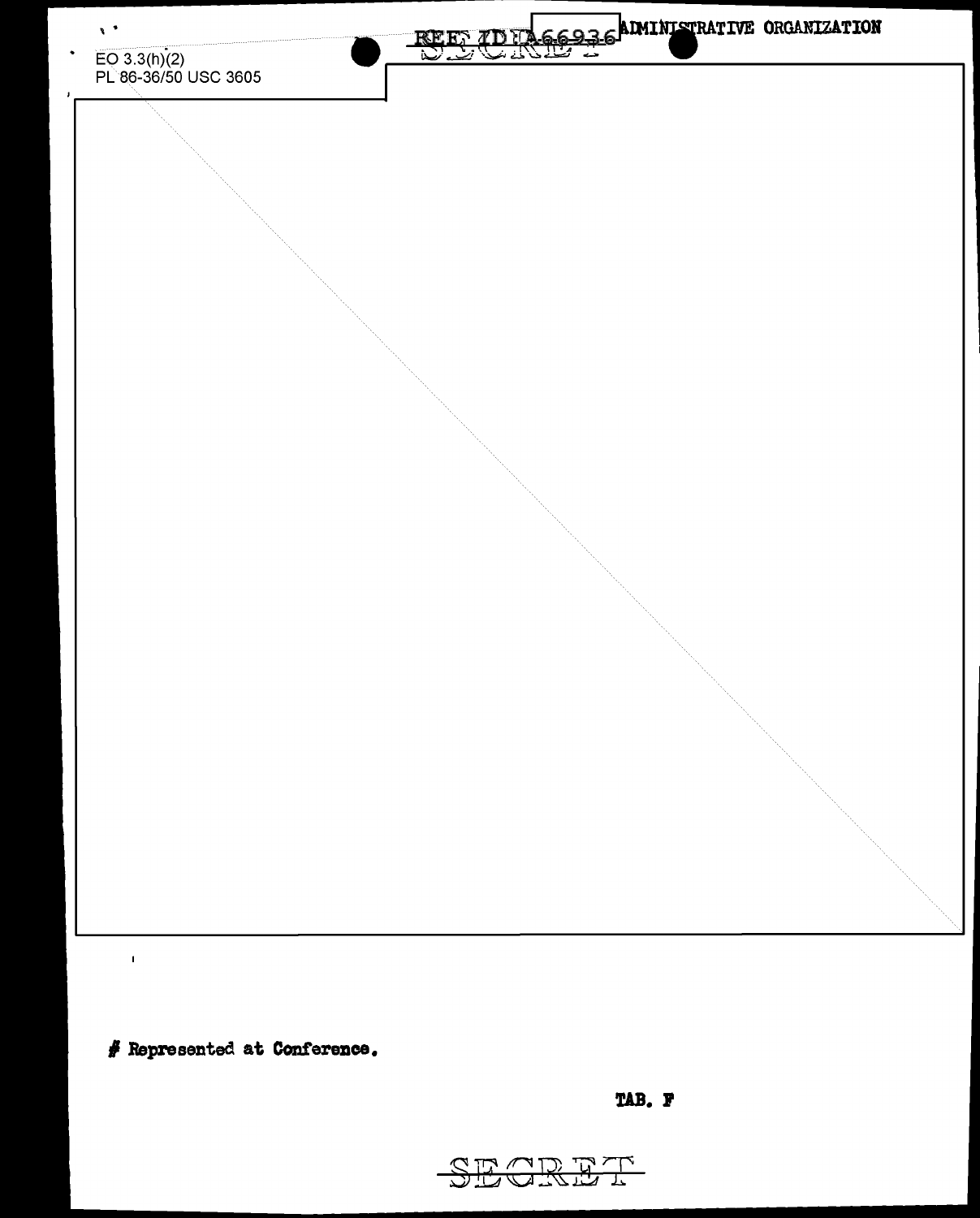